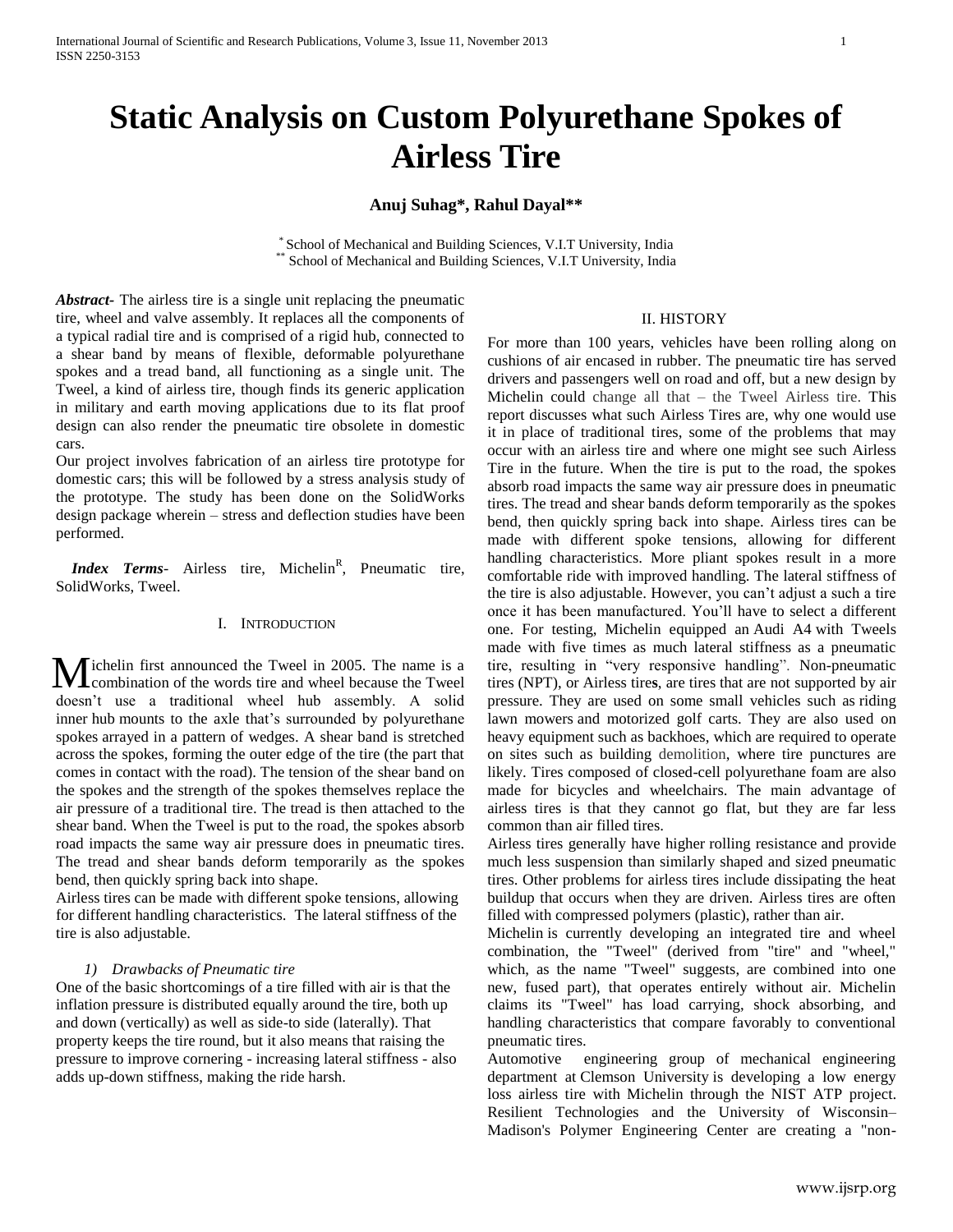pneumatic tire", which is basically a round polymeric honeycomb wrapped with a thick, black tread. The initial version of the tire is for the SUVs and is expected to be available in 2012.Resilient Technologies airless tires have been tested and are used by the U.S. Army.

# III. CALCULATIONS

 The following calculations undertake the Shaft design, key design and rim design. Assumptions made during the calculations are underpinned.

#### *1) Shaft Design*

The shaft is a rod of circular cross section which is used in transmission of power over a long distance and also for load supporting. Axle shafts are used for transmitting rotating motion of cam shaft to wheels. The following values are assumed to design the axle shaft: Weight of car= 1.5ton Power  $=100$ HP. Tire diameter=500mm RPM of tire,  $N_{1=}6000$  RPM.

Material of the shaft is assumed to be Cast Iron Gr3.Coressponding to the material the following values are obtained from PSG DATA BOOK.

Tensile Stress =  $520N/mm^2$ . Bending Stress  $= 270$ N/mm<sup>2</sup>. Shear Stress =  $100N/mm^2$ . Bending moment, M=5886Nm Twisting moment, T=3000Nm Te= $((1.5x5880)^2+(1.2X3000)^2)^{1/2}$ =9526.4 Nm Te  $\leq (\pi/16) \times 100 \times d^3$ . 9520 $X10^3 \leq (\pi/16) \times 100 \times d^3$ Diameter of shaft= 80mm.

## *2) Key Dimensions*

Keys are used as fasteners so that both shaft and the mounted elements rotate together. The following calculations are performed keeping in mind the" Pin key" type  $d'=0.2xd$ .

Diameter of key=16mm.

*3) Design of Rim*

Rim is the skeleton of the tire and is the hardest part of the wheel. It provides rigidity to the wheel and it is also responsible for transmission of power. Material of the rim is considered to be Alloy Steel SS.

Density of material =  $7700 \text{ kg/m}^3$ .

Tensile Strength =  $723825617$  N/mm<sup>2</sup>.

Poisson's ratio  $= 0.28$ 

Velocity of rim,  $V_1=120$ km/hr.

Stress S<sub>t</sub>=density x  $v^2$ 

 $S_t = 7700x120x5/18$ 

 $S_t = 256666.6 \text{ N/m}^2$ .

The calculated stress value is less than tensile value of rim, therefore assumed velocity is in the safe limit.  $V_1=\pi$  x D x N/60

N=3350.526 RPM

The rim speed is well under the standard speed of the shaft, so it is under the safety limit of the wheel.

*3.1) Rim Thickness*  $t = D/200 + 6$  $t = 0.36/200 + 6$  $t= 8$ mm

#### *3.2) Dimensions of arms in the Rim*

Load on each wheel = $0.375$  ton = 375 kg. Compressive stress of material =  $180956404.3$  N/mm<sup>2</sup>. Load = n x cross section area x compressive stress of material. The number of arms in each rim is assumed to be  $4$  i.e.,  $n=4$ Area of each arm =  $0.01 \times 0.01 = 1 \times 10^{-4} \text{ m}^2$ . Compressive load = 3678.75 /0.01<sup>2</sup> x 4 = 9197125N/mm<sup>2</sup>. The compressive stress of design by calculation is much lesser than the actual compressive stress of the material and well under the safety limit.

#### *3.3) Dimensions of hub*

The  $d_i$  is the inner diameter of the hub of the tweel. The  $d_o$  is the outer diameter of the hub and the  $d_s$  is the diameter of the shaft which is equal to 80mm. The  $d_i$  is equal to  $d_s$ . The  $d_0 = 1.5d_s + 25$ , The  $d_0 = 2d_s$  (PSG DATA BOOK) for safe limits, The  $d_0$  is 160mm The Length of the hub is calculated to be 15 mm. *4) Final Calculated Values*

Diameter of shaft = 80mm Diameter of  $key = 16$ mm Diameter of rim = 360mm Number of arms  $=$  4 Dimensions of arms: x=10mm  $v = 10$ mm Diameter of the hub: Inner diameter = 80mm Outer diameter  $= 160$ mm Length of the  $hub = 15$ mm

# IV. ANALYSIS

According to the International Standard a pneumatic tire is required to be inflated up to 25 psi in order to have a proper air cushion for drive comfort and fuel efficiency. This air pressure is subject extrinsic properties like temperature. As per a study performed on Yamuna Expressway, the tire pressure after an hour of continuous journey the air pressure inside the tube of pneumatic tire reaches up to 56 psi.

To simulate such dynamic environment the spokes are under the subjugation of force, torque and pressure due to car's weight and acceleration. The spokes were under following conditions:

*Table 1.The values of these extensive parameters are decided to depict the harshest condition a tire can withstand in normal on road performance.*

| Pressure | 1.033e+005 N/m^2 |
|----------|------------------|
| Force    | 10000 N          |
| Torque   | $11230$ N-m      |

The conditions that are simulated are of zero initial velocity and positive acceleration. This is a scenario where the car has to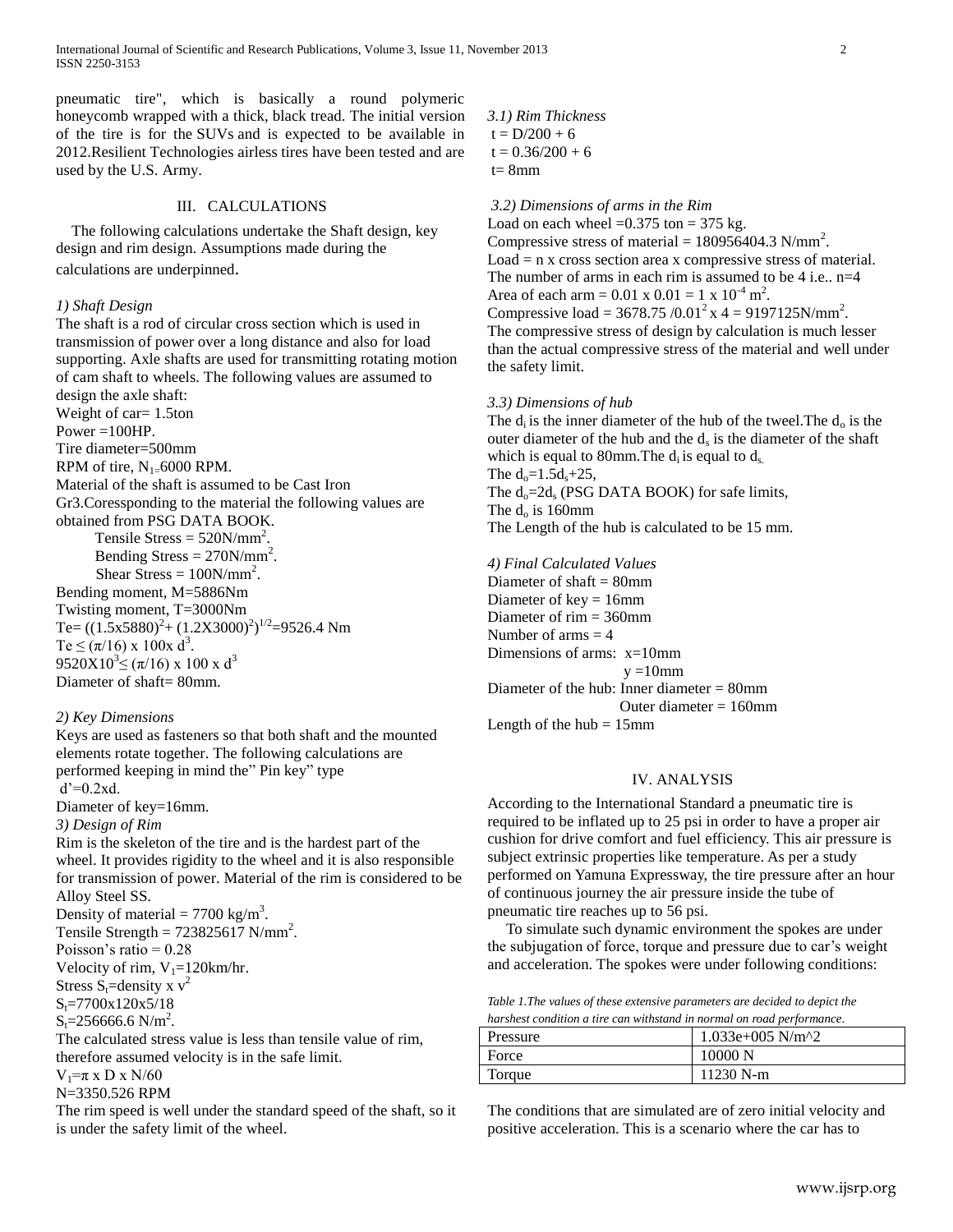overcome static friction and the wheels posses' higher stress. In such cases the design of spokes is significant in deciding the load bearing capacity and the materials elasticity. Therefore both design and material of spokes, is pivotal in the success of airless



*Fig1. Isometric view of the wheel design .The design procedure is performed on the SolidWorks design package basedon the calculated parameters.*

# *A. Material properties*

The material property of the polyurethane polymer used in spokes of the tweel are listed below.These valuese are utilized in the static stress analysis on the wheel.



*Fig.2. Stress analysis of wheel spokes subjected to high torque, pressure and normal forces on the wheel face.*

#### *Table 2.Material Properties*

| Mass density                     | 1200        | $kg/m^{3}$ |
|----------------------------------|-------------|------------|
| Tensile strength                 | $3e+007$    | $N/m^{2}$  |
| Compressive strength             | $1.38e+009$ | $N/m^{2}$  |
| Yield strength                   | $1.4e+008$  | $N/m^2$    |
| Thermal expansion<br>coefficient | $1e-006$    | /Kelvin    |
| Thermal conductivity             | 0.209       | W/(m.K)    |
| Specific heat                    | 1386        | J/(kg.K)   |
| Material damping ratio           | 0.4         | <b>NA</b>  |
| <b>Elastic Modulus</b>           | $6e + 008$  | $N/m^2$    |
| Poisson's Ratio                  | 0.23        | NA         |
| <b>Shear Modulus</b>             | $2.5e+007$  | $N/m^2$    |

# V.RESULT

 The maximum deflection in the spokes that are subjected to the aforementioned stress, torque and pressure values, are within the maximum permissible limits dictated by the material properties. It is found out from the analysis that the design is structurally rigid and stable to withstand all the simulated conditions and enough ductile to retreat to its original dimensions.

| Name          | Min                                           | Max                      |
|---------------|-----------------------------------------------|--------------------------|
| <b>Stress</b> | 3.36838 N/m <sup><math>\text{A}</math>2</sup> | $1.7002e+008$<br>$N/m^2$ |
| Displacement  | 0 mm                                          | 130.165 mm               |
| Strain        | 1.14799e-008                                  | 0.187904                 |

## VI.CONCLUSION

The spoke's design has performed satisfactorily under pre de- -fined static conditions. The stress and deformation of material in these conditions is under permissible limits of material properties.

. References

.